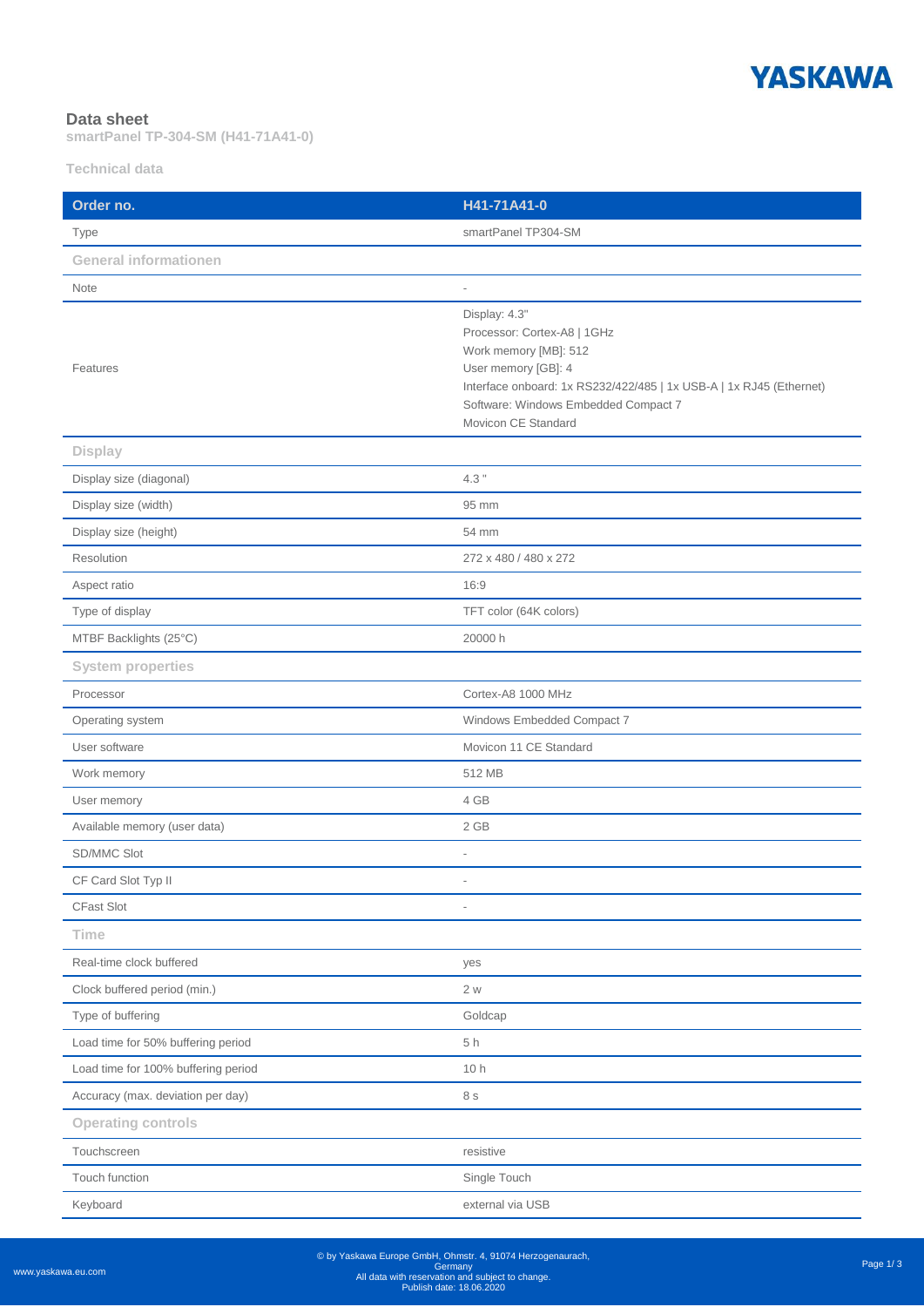## **YASKAWA**

| Mouse                                          | external via USB         |
|------------------------------------------------|--------------------------|
| <b>Interfaces</b>                              |                          |
| MPI, PROFIBUS-DP                               | $\overline{a}$           |
| MPI, PROFIBUS-DP connector                     | $\overline{\phantom{a}}$ |
| Serial, COM1                                   | RS232 / RS422 / RS485    |
| COM1 connector                                 | Sub-D, 9-pin, male       |
| Serial, COM2                                   | i.                       |
| COM2 connector                                 |                          |
| Number of USB-A interfaces                     | $\mathbf{1}$             |
| USB-A connector                                | USB-A (host)             |
| Number of USB-B interfaces                     | $\overline{a}$           |
| USB-B connector                                | $\overline{\phantom{a}}$ |
| Number of ethernet interfaces                  | $\mathbf{1}$             |
| Ethernet                                       | Ethernet 10/100 MBit     |
| Ethernet connector                             | <b>RJ45</b>              |
| Integrated ethernet switch                     | i.                       |
| Video connectors                               | $\overline{a}$           |
| Audio connections                              | $\overline{a}$           |
| <b>Technical data power supply</b>             |                          |
| Power supply (rated value)                     | <b>DC 24 V</b>           |
| Power supply (permitted range)                 | 18 - 32 VDC              |
| Reverse polarity protection                    | yes                      |
| Current consumption (no-load operation)        | 0.1A                     |
| Current consumption (rated value)              | 0.25A                    |
| Inrush current                                 | 38 A                     |
| 2t                                             | 0.33A <sup>2</sup> s     |
| Power loss                                     | 6 W                      |
| <b>Status information, alarms, diagnostics</b> |                          |
| Supply voltage display                         | none                     |
| <b>Mechanical data</b>                         |                          |
| <b>Housing / Protection class</b>              |                          |
| Material                                       | $PC + ABS$               |
| Mounting                                       | mounting clips           |
| Protection class IP front side                 | IP 66                    |
| Protection class IP back side                  | IP 20                    |
| Protection class NEMA front side               | Type 2, 4X               |
| Protection class NEMA back side                | $\overline{a}$           |
| <b>Dimensions</b>                              |                          |
| Front panel                                    | 147 mm x 107 mm x 5 mm   |
| Rear panel                                     | 133 mm x 93 mm x 29 mm   |
|                                                |                          |